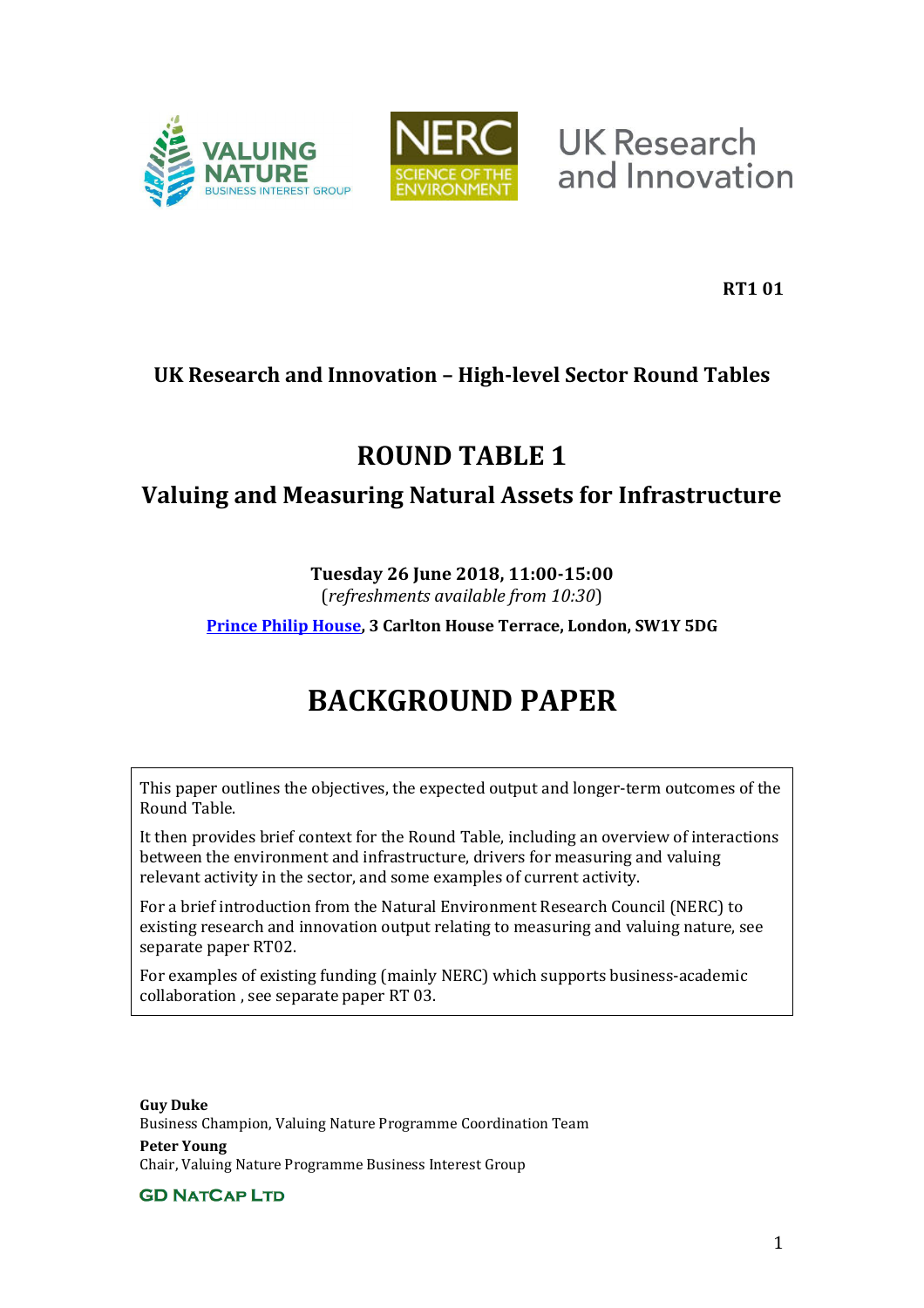## **1. OBJECTIVE & EXPECTED OUTCOMES**

**The objective** of this Round Table is to identify the research and innovation (R&I) needs and priorities of businesses in the infrastructure sector, so that current and future research has enhanced utility for the sector.

**Expected outcomes** include: (a) better integration of nature in project and investment decisions, and in the management and development of infrastructure assets; (b) knowledge needs and priorities identified by the sector influence R&I funding.

The Round Table will consider:

- **current activity to measure and value nature in the sector** (e.g. how to apply corporate natural capital accounting, and how to define and deliver 'net gain' for infrastructure projects), the direction of travel in this respect, and the related knowledge needs;
- **the extent to which these knowledge needs may be supported by existing output from R&I** (e.g. data, tools, methods, models) and **how uptake of this output may be accelerated** (e.g. through collaborative working between the research and business communities, filling knowledge gaps); and
- **what further R&I investment may be needed** to support the sector in measuring and valuing nature, and **what role the Natural Environment Research Council (NERC), or other funders, may have** in supporting that.

This is the first in a series of Round Tables commissioned by the NERC Innovation Team.1 Subsequent Round Tables will focus on land management / agriculture (Autumn 2018) and insurance / financial services (Winter 2018). Other sector Round Tables may follow in 2019 subject to further funding being made available.

NERC and UKRI are interested in stimulating **benefit to the UK economy from publicly funded UK environmental research**, by enabling businesses to access the latest research. The Round Tables will therefore focus on businesses with significant operations in the UK (not necessarily UK-owned), but may also consider how these businesses are integrating natural capital in their business decision-making internationally.

## **2. EXPECTED OUTPUT**

 $\overline{a}$ 

The output will be a concise report containing:

- **An overview of current relevant activity in the Infrastructure Sector** on the integration and application of natural capital in business decision-making, of **the future ambition of businesses** in this respect, of **what is driving business interest** and of **enablers/barriers**.
- **An overview of knowledge needs of the Infrastructure Sector (focussing on** but not limited to **environmental science)**, and initial **analysis of the extent to which these needs may be met by existing output** from NERC and UKRI and of the **extent to which further R&I is required**.
- Consideration of **what role NERC Innovation funding could have** in accelerating uptake of R&I output, what impact this might have on the Infrastructure Sector, and what forms of funding and structures enable this. .

<sup>1</sup> Infrastructure, risk management, food systems, natural resources, environmental data… <http://www.nerc.ac.uk/innovation/activities>

<sup>&</sup>lt;sup>2</sup> for scope of projects, see https://infrastructure.planninginspectorate.gov.uk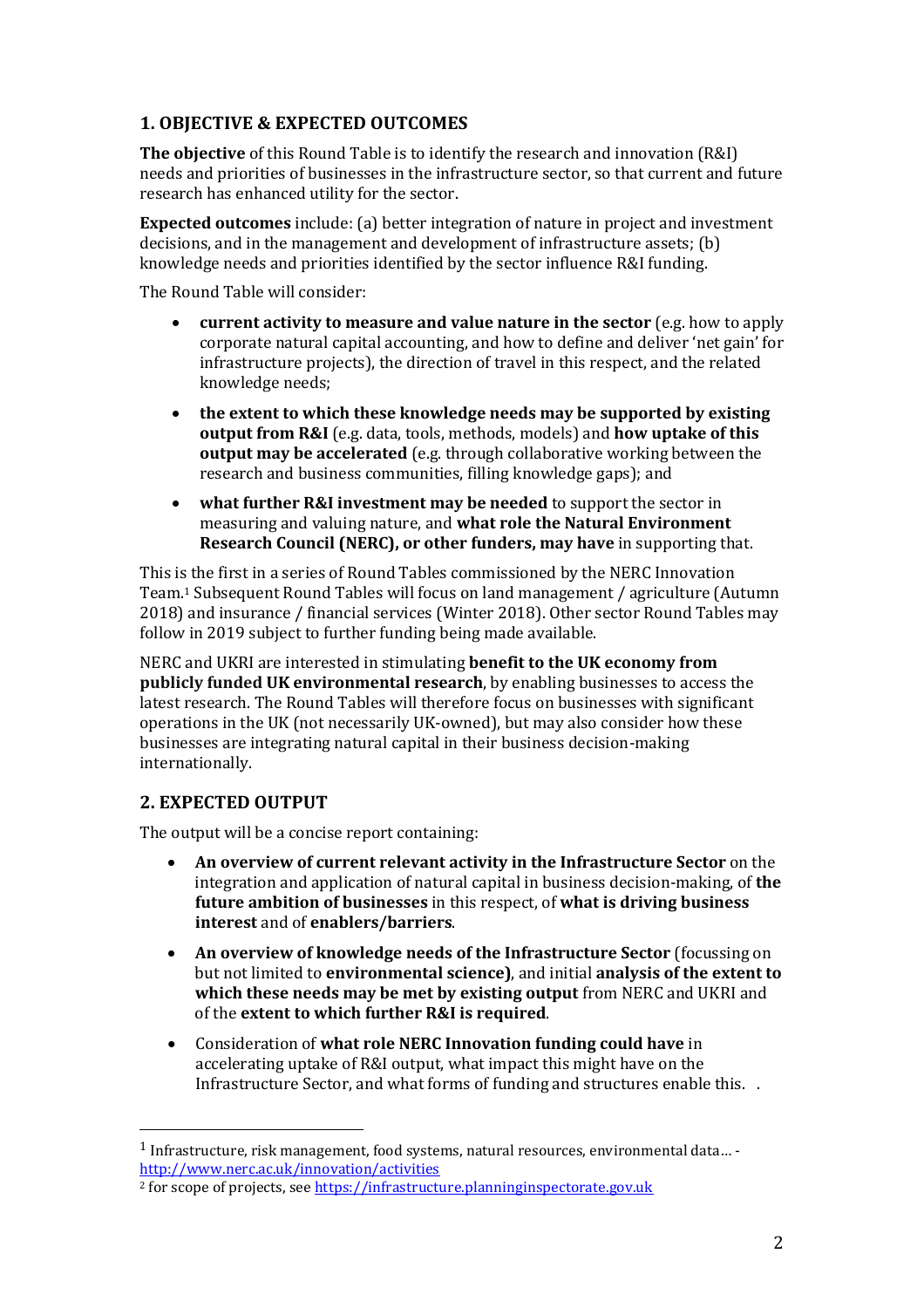## **3. PARTICIPANTS**

This Round Table brings together representatives from the infrastructure sector, including:

- transport infrastructure (roads, railways)
- utilities infrastructure (energy distribution networks, power generation, water)
- environmental management (flood, water and waste management, and large scale green infrastructure)
- integrators of environmental science involved in projects subject to national infrastructure planning2 (e.g. engineering consultancies, large-scale developers, construction companies).

#### **4. CONTEXT**

 $\overline{a}$ 

#### **4.1 Interactions between the environment and infrastructure**

The National Infrastructure Commission's 2017 report on *The impact of the environment [and climate change on future infrastructure supply and demand](https://www.nic.org.uk/publications/impact-environment-climate-change-future-infrastructure-supply-demand/)* summarises key points of interaction between the environment and infrastructure across the six sectors considered within the National Infrastructure Assessment (NIA)2 (*Table 1*).

The report concludes that:

- infrastructure can harness the environment to deliver multiple benefits;
- the environment can reduce the demand for infrastructure;
- infrastructure can have a negative impact on the environment; and
- changes in the environment can increase the costs for infrastructure.

#### **Table 1: Relationship between key environmental parameters and NIA sectors**

|                              | Water &<br>Wastewater | <b>Flood Risk</b> | Energy  | <b>Transport</b> | Waste   | Digital |
|------------------------------|-----------------------|-------------------|---------|------------------|---------|---------|
| Water quantity & quality     | $**$                  |                   | $\star$ |                  | $\star$ |         |
| Atmosphere                   |                       |                   | $**$    | $**$             |         |         |
| Natural hazard<br>protection |                       | $**$              | $\star$ | $\star$          |         | $\star$ |
| <b>Noise</b>                 |                       |                   | $\star$ | $**$             |         |         |
| Climate Change               | $**$                  | **                | $**$    | $**$             |         |         |

Note: single asterisk denotes a relationship, double asterisk denotes a strong relationship.

#### **4.2 Drivers for measuring and valuing natural assets in the sector**

A number of drivers may be leading businesses in the infrastructure sector to do more to measure and value natural assets and integrate this knowledge in decision-making. These drivers may include regulatory / policy drivers for the sector, the need for longerterm economic viability of infrastructure (in the face of increasing frequency and intensity of natural hazards, notably flooding), financial drivers (including lender policy, shareholder pressures, insurance against natural hazards), asset management considerations, corporate responsibility considerations, external stakeholder pressures

<sup>&</sup>lt;sup>2</sup> The NIA will analyse the UK's long-term economic infrastructure needs, outline a strategic vision over a 30-year time horizon and set out recommendations for how identified needs should begin to be met. It will cover transport, digital, energy, water and wastewater, flood risk and solid waste.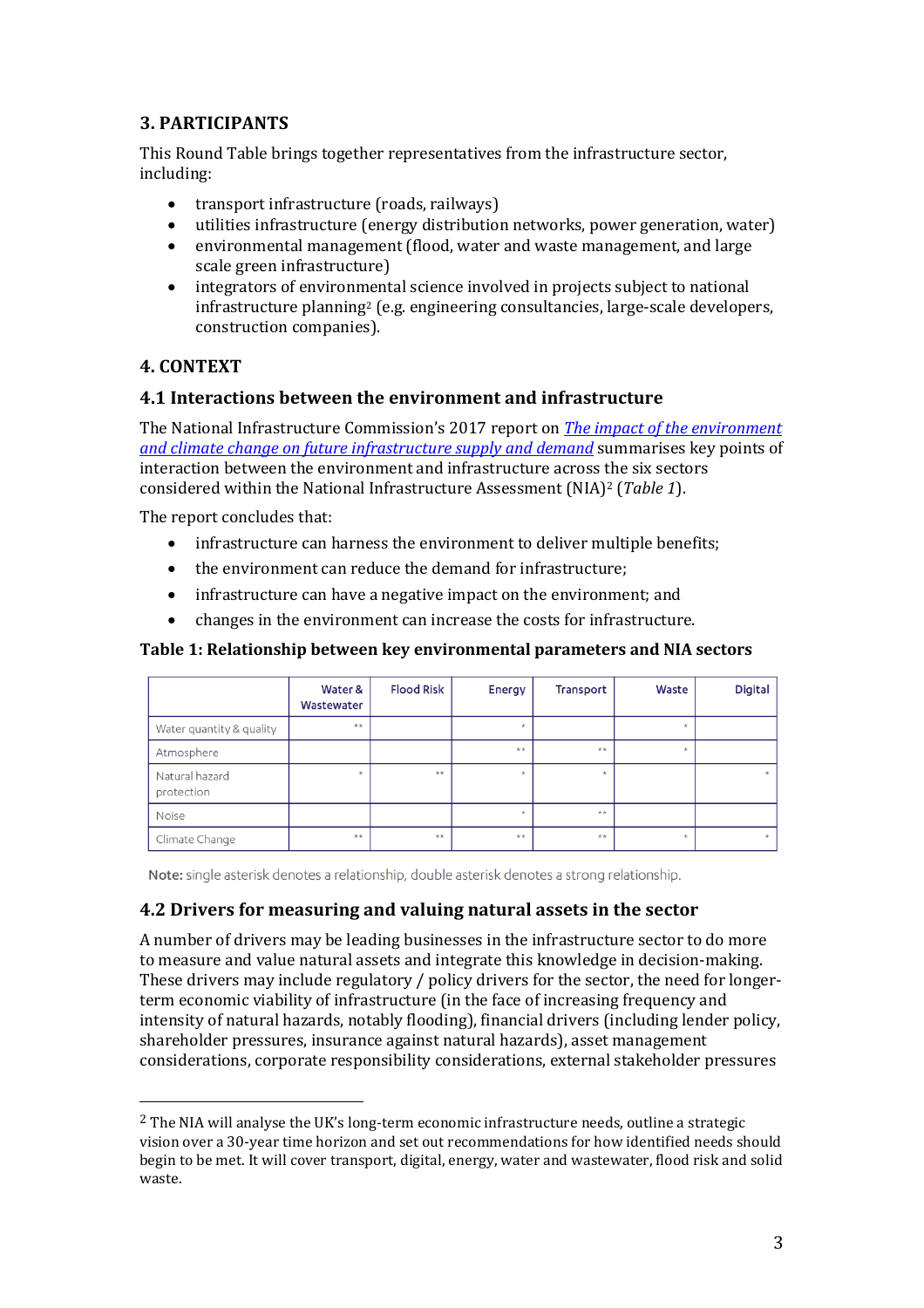(e.g. civil society groups) and maintaining a licence to operate. These drivers may vary considerably in importance between different parts of the infrastructure sector – for example, between water utilities and power distribution, road and rail infrastructure.

Regulation and policy are likely to be a key driver. A number of recent regulatory / policy initiatives are notable in this regard. These include: (a) for the UK as a whole, the Government's [Industrial Strategy](https://www.gov.uk/government/publications/industrial-strategy-building-a-britain-fit-for-the-future) an[d Green Growth Strategy;](https://www.gov.uk/government/publications/clean-growth-strategy) the work of the Natural Capital Committee with the Office for National Statistics and the ONS commitment to [natural capital accounts;](https://www.ons.gov.uk/economy/nationalaccounts/uksectoraccounts/methodologies/naturalcapital) (b) for England, the [Natural Environment White Paper,](https://assets.publishing.service.gov.uk/government/uploads/system/uploads/attachment_data/file/228842/8082.pdf) [National Planning Policy Framework \(](https://www.gov.uk/government/publications/national-planning-policy-framework--2)including the duty to achieve biodiversity net gain) an[d 25 Year Environment Plan;](https://www.gov.uk/government/publications/25-year-environment-plan) (c) for Wales, the Wellbeing of Future Generations [Act 2015](https://gov.wales/topics/people-and-communities/people/future-generations-act/?skip=1&lang=en) (notably the goal 'A Resilient Wales'); (d) for Scotland, the Programme for [Government 2017-18](http://www.gov.scot/Publications/2017/09/8468) (which includes several relevant provisions).

#### **4.3 Examples of relevant activity in the sector**

While there is considerable activity across the infrastructure sectors in relation to measuring and valuing natural assets / capital, there is a long way to go before consideration of natural assets / capital (and of the services that flow from this capital) is fully taken into account in business decision-making across the sector.

The Valuing Nature Programme's series of Business Impact Schools 2017-18 have featured a number of speakers from the infrastructure sector presenting case studies on how they are taking natural capital in to account in their businesses. A small selection of these is outlined in *Annex 1* to give a feel for relevant activity across the sector.

## **4.4 Direction of travel**

Where might the sector be heading in regard to measuring and valuing natural assets and integrating this knowledge into business decision-making? Recent discussion on this at the Valuing Nature [Business Interest Group](http://valuing-nature.net/business-interest-group) suggests that the key needs may be to bring activity to scale, and to integrate the business interests across the land management, infrastructure and finance sectors (including insurance). What would be the implications of this for research and innovation? The next two round tables – addressing land management and the finance sector, respectively, will consider this from the perspective of these other two sectors.

#### **CONVENORS**

This Round Table is convened by th[e Valuing Nature Programme i](http://valuing-nature.net/)n association with the [Natural](https://nerc.ukri.org/)  [Environment Research Council](https://nerc.ukri.org/) (NERC).

The five year, £6.5m Valuing Nature Programme, funded by NERC, ESRC, BBSRC, AHRC and Defra, aims to better understand and represent the complexities of the natural environment in valuation analyses and decision making. It considers the economic, societal and cultural value of ecosystem services. The Programme is funding research and supporting researchers in making links with policymakers, businesses and practitioners through the Valuing Nature Network. Current funded projects focus on health and wellbeing values of nature, and on tipping points in nature.

As part of UK Research & Innovation (UKRI), NERC has a role in supporting the use of research to create value for business. NERC works in partnership to understand where business challenges can be addressed through collaboration with environment scientists or drawing from data and knowledge in the research base. It encourages and supports collaboration between business and researchers and funds projects that develop innovative products and services for the future.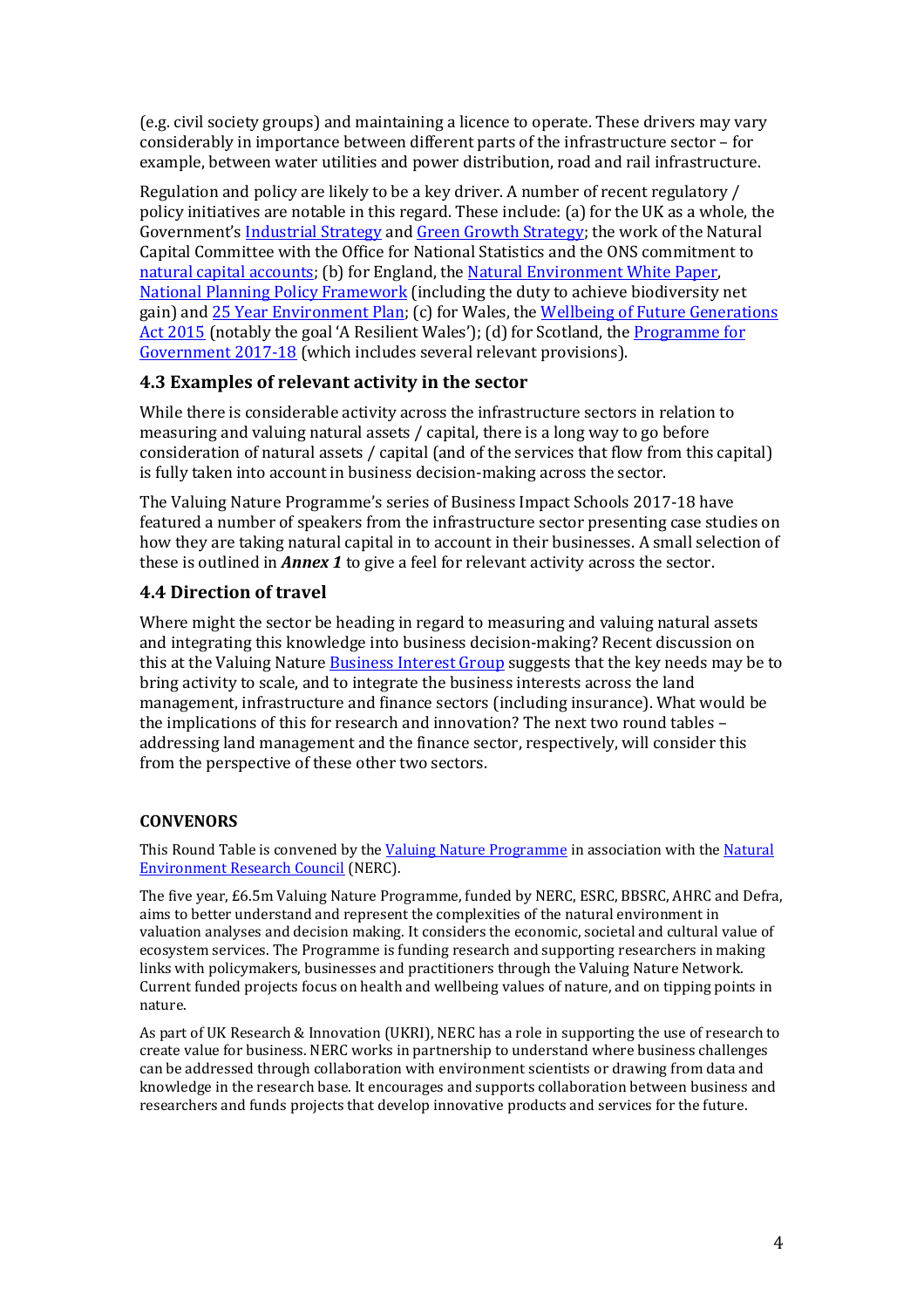# **ANNEX 1**

# **EXAMPLES OF RELEVANT ACTIVITY IN THE INFRASTRUCTURE SECTOR**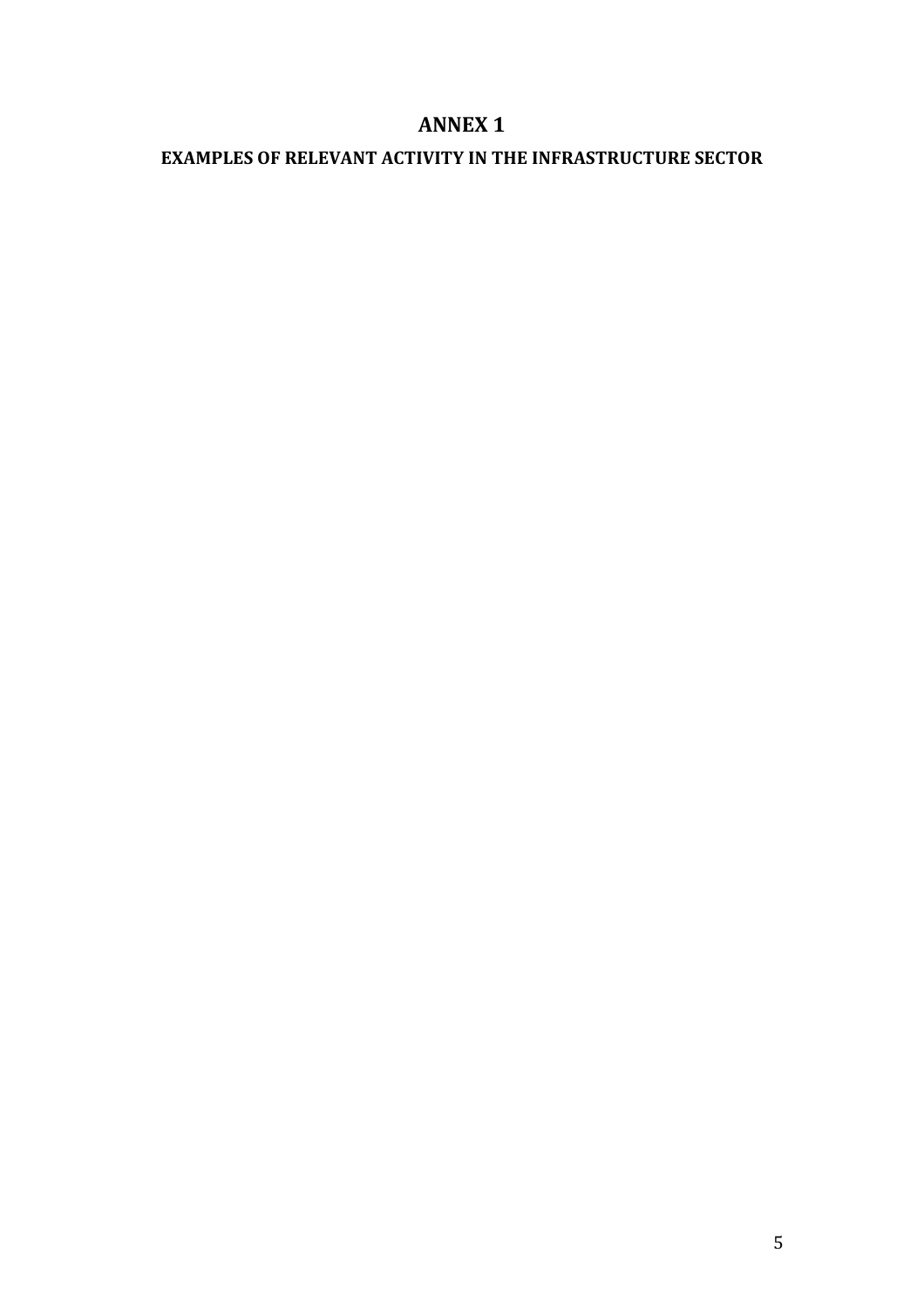## **Example 1: POWER DISTRIBUTION**

### **National Grid's Natural Capital Valuation Tool**

Chris Plester, National Grid

National Grid developed, with AECOM, a Natural Capital Valuation Tool that helps focus its approach to proactive management of non-operational estate, as a key element of the company's sustainability strategy. The tool helps recognise and account for the value that NG's natural assets provide and manage them in a way that delivers greatest value to NG, its neighbours and stakeholders.

The tool is based around the identification, quantification and valuation of 10 broad habitat types and 12 ecosystem services. It uses data from over 100 external sources to assign indicative monetary values to these services. These values provide NG with a better understanding of which habitats deliver greatest benefit and to whom.



#### **Overview of National Grid's natural capital valuation process**

NG uses 'scenario analysis' to develop a series of management options and potential ecosystem service benefits (expressed in monetary terms) for each site. Financial values are derived from many valuation approaches for example, payments for ecosystem service schemes as well as biodiversity and carbon 'offsetting' schemes. The benefits and returns delivered via the natural environment provide both private and public benefits to the business and to external stakeholders (e.g. local residents, farmers).

Natural capital accounting using the tool, captures the value of the ecosystem assets and allows NG to highlight potential to grow this value, whilst helping to quantify risk, and identify new opportunities for partnership and collaboration. The Natural capital values help to prioritise management approaches that target greatest need and opportunity, protecting and enhancing natural capital assets and the multiple benefits they provide.

Translation of the value of nature into a language that resonates with a range of functions across NG's business has built greater engagement with land managers, asset owners and finance teams and supports NGǯs strategic ambition to embed sustainability, particularly to integrate sustainability factors such as carbon and natural capital, into decision-making. This approach drives informed, long-term decision-making and targeted investment that optimises the natural capital value of NG's estate.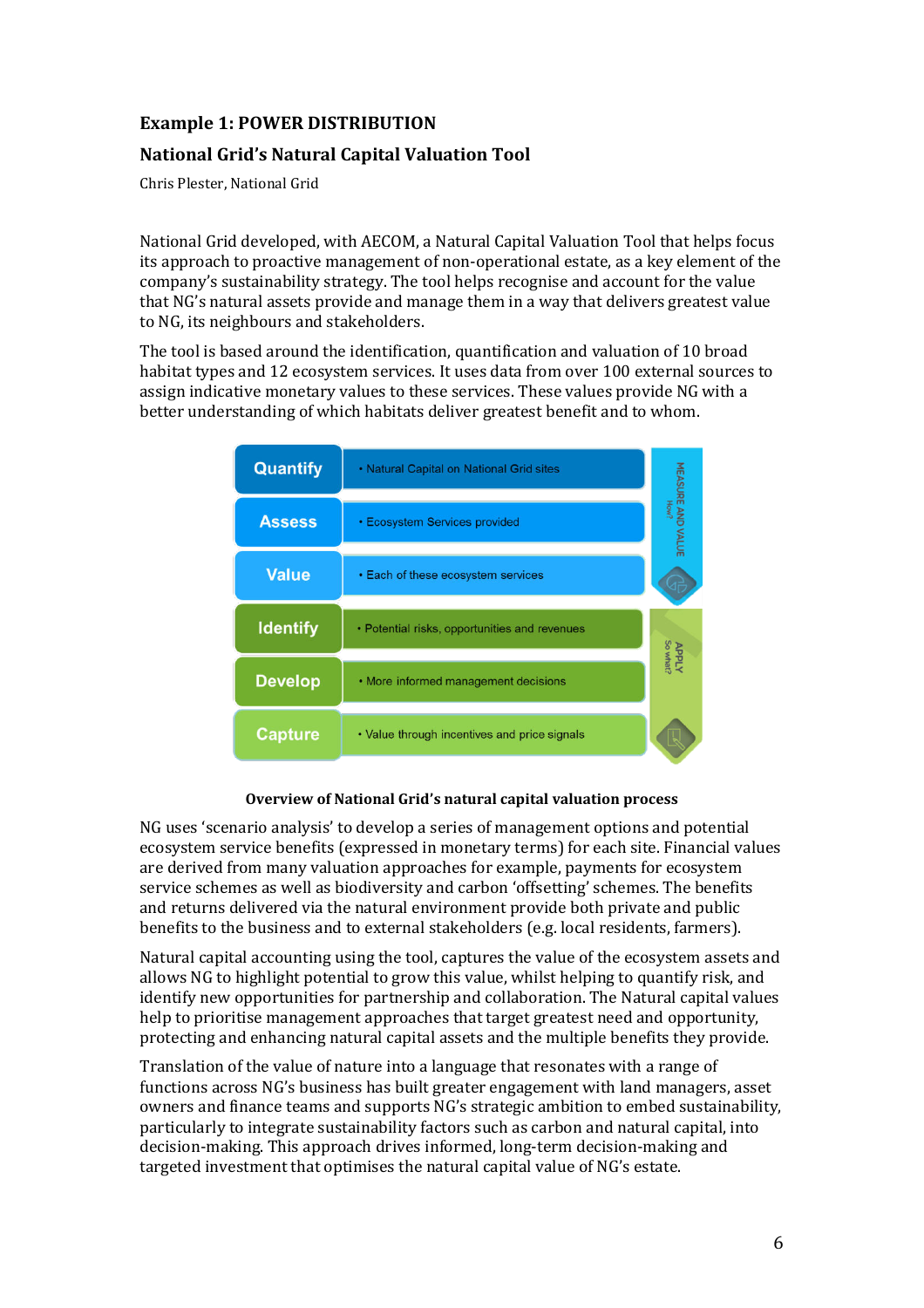## **Example 2: WATER UTILITIES**

#### **Natural Capital Accounting (NCA) and Ecosystem Services Assessment in the water sector**

Jonathan Dobson, United Utilities

The water sector relies on natural assets to provide the right amount and quality of water for treatment, and to receive treated effluent. The sector protects natural assets through treatment of wastewater, attenuation of flow (storage of water) and support for appropriate land management. The sector also impacts on natural assets through the supply chain (e.g. energy, chemicals) and operations (e.g. pollution prevention, waste management).

In 2005 United Utilities started the widely-known Sustainable Catchment Management Programme (SCaMP). SCaMP aimed to improve land management to enhance the condition of Sites of Special Scientific Interest in the companyǯs land-holdings, while also enhancing carbon sequestration and reducing dissolved organic carbon in run-off. SCaMP helped to provide holistic management plans for all United Utilities' agricultural land holdings, providing tenant farmers with business plans that were viable and productive. Cost Benefit Analysis following SCaMP1 indicated a benefit:cost ratio of 2.275 (the greatest benefit arising from carbon sequestration).

Several water utilities have attempted to use NCA and ESA for different purposes over the past few years. United Utilities has used them for triple bottom line accounting and catchment natural capital accounting, Yorkshire Water for total contribution and project accounts, and several companies have used them for cost benefit analysis of catchment management in uplands or elsewhere. This has led to collaboration with the Natural Capital Committee, Accounting for Sustainability and others.

Stimulated by the water industry, UKWIR in 2015 commissione[d a study t](https://www.ukwir.org/Benefits-and-limitations-of-integrating-Natural-Capital-Accounting-(NCA)-and-Ecosystem-Services-Assessment-(ESA)-into-water-company-activities)o consider the opportunities and barriers to the broader introduction of NCA and/or ESA into water company business planning. The objectives were: (1) to undertake a review of current NCA and ESA initiatives that are relevant to, or could benefitm the water industry; (2) to describe the potential benefits and implications of NCA and/or ESA for water companies; (3) to identify opportunities, barriers and risks for integration of NCA and ESA into both the regulatory framework and water company planning and decisionmaking; (4) to develop proposals for research to fill knowledge gaps. Initial findings are summarised in the table below:

| Understanding:                                 | <b>Benefits:</b>                                   |  |  |
|------------------------------------------------|----------------------------------------------------|--|--|
| General not specific                           | Risk management                                    |  |  |
| Limited to specialist teams                    | Better CBA will result in better decisions         |  |  |
| Relatively recent                              | Opportunities for collaboration                    |  |  |
| More evolved in GHGs                           | Comprehensive assessments of wider<br>contribution |  |  |
| <b>Barriers:</b>                               | Gaps:                                              |  |  |
| Complex and evolving ideas                     | Absence of clear business case                     |  |  |
| Difficult to demonstrate direct impact on some | Costs and risks of doing it                        |  |  |
| capital                                        | Regulatory leadership                              |  |  |
| Unintended bias                                | Data                                               |  |  |
| No standards                                   | Impacts and assets outside of management           |  |  |
| Asset centric solution mindset                 | control                                            |  |  |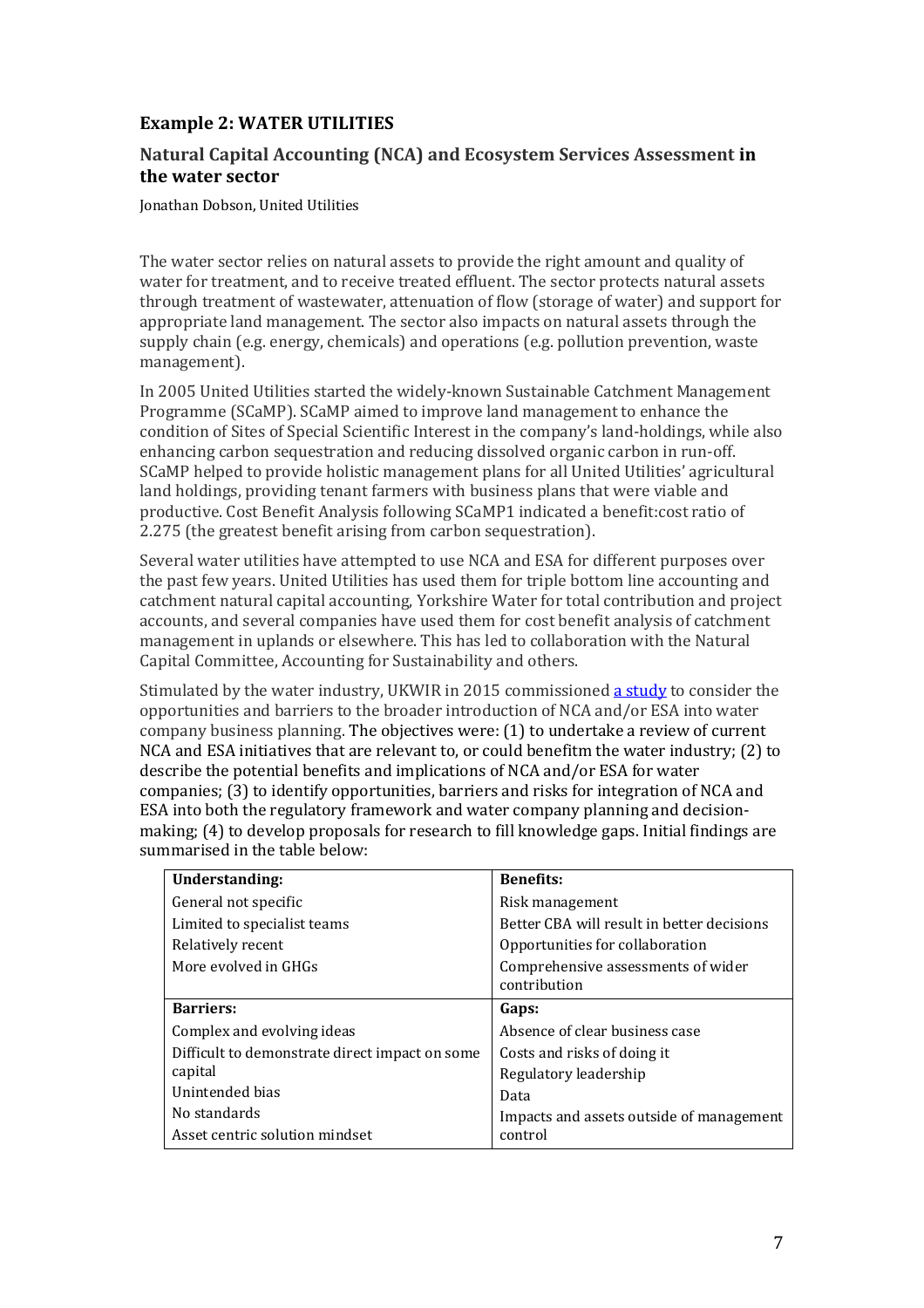The project subsequently worked to develop a **flexible framework**, building on NCA and ESA techniques, with embedded decision support that allows the user (water company or strategic advisor) to assess the needs for and benefits of adopting the approaches – rather similar to a [Natural Capital Protocol sector guide.](https://naturalcapitalcoalition.org/protocol/sector-guides/) The collection of information, evidence and best practice guidance aimed to provide companies with comprehensive support in delivering these approaches, but importantly with the flexibility to deliver them in the way and to the timescale that best suits individual companies' situations.

The study identified other areas for further research including: (1) development of **tools and techniques** that make it easier for individuals or teams within water companies to undertake NCA and ESA; (2) identifying what types of **data** are required for NCA and ESA, whether they exist in the correct format, and if they are collected in a consistent manner across the industry; (3) working with stakeholders to establish the **political and regulatory framework** to enable such initiatives; (4) demonstrating how the approaches might work across the industry through relevant **pilots and case studies**.